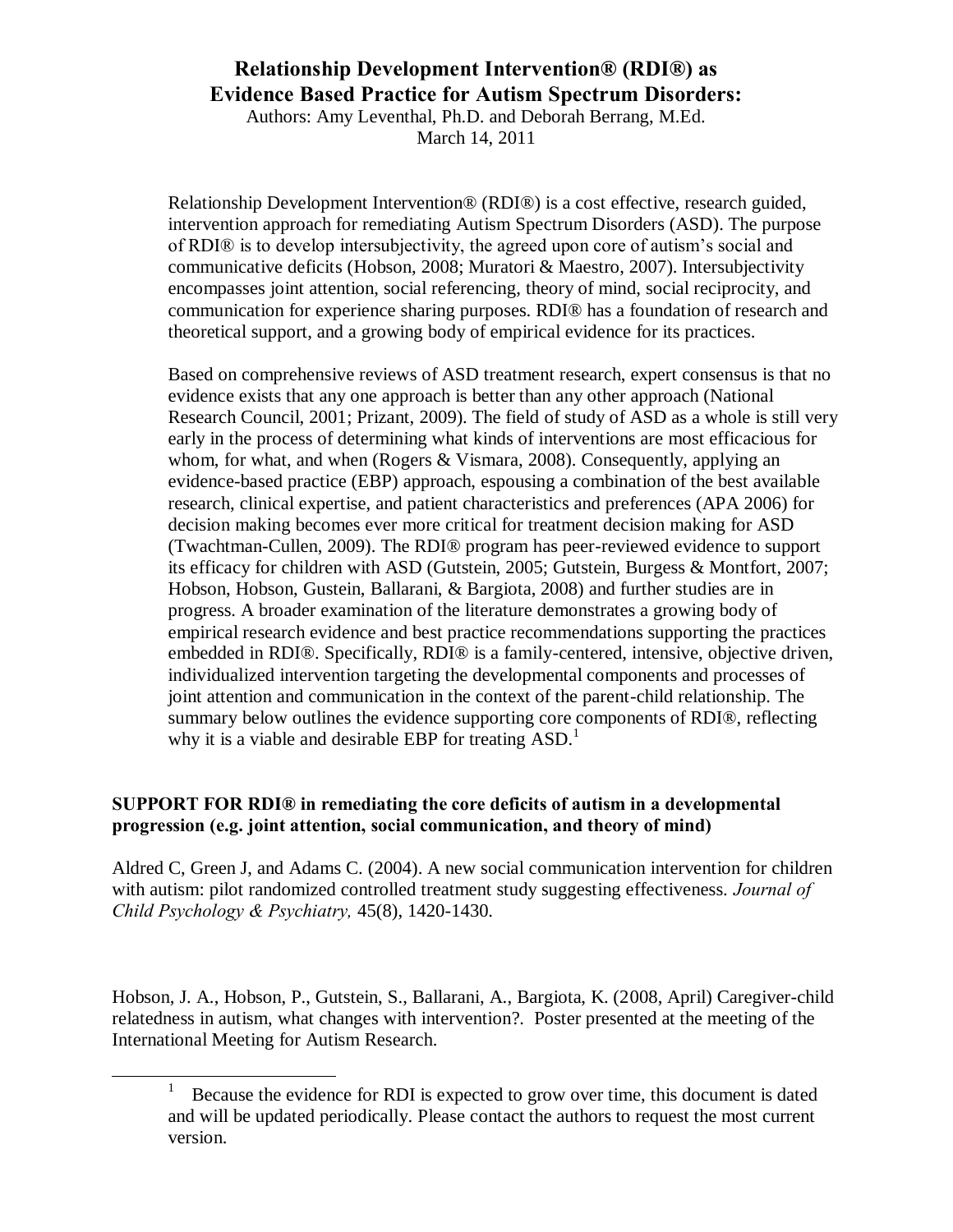Authors: Amy Leventhal, Ph.D. and Deborah Berrang, M.Ed. March 14, 2011

Howlin, P. (2008). Can children with autism spectrum disorders be helped to acquire a "theory of mind"? *Revista de Logopediay Audiologia*, Vol. 28(7), 74-89.

[Jones E. A.](http://www.ncbi.nlm.nih.gov/sites/entrez?Db=pubmed&Cmd=Search&Term=%22Jones%20EA%22%5BAuthor%5D&itool=EntrezSystem2.PEntrez.Pubmed.Pubmed_ResultsPanel.Pubmed_DiscoveryPanel.Pubmed_RVAbstractPlus), [Carr E.](http://www.ncbi.nlm.nih.gov/sites/entrez?Db=pubmed&Cmd=Search&Term=%22Carr%20EG%22%5BAuthor%5D&itool=EntrezSystem2.PEntrez.Pubmed.Pubmed_ResultsPanel.Pubmed_DiscoveryPanel.Pubmed_RVAbstractPlus) G., [Feeley K. M.](http://www.ncbi.nlm.nih.gov/sites/entrez?Db=pubmed&Cmd=Search&Term=%22Feeley%20KM%22%5BAuthor%5D&itool=EntrezSystem2.PEntrez.Pubmed.Pubmed_ResultsPanel.Pubmed_DiscoveryPanel.Pubmed_RVAbstractPlus) (2006). Multiple effects of joint attention intervention for children with autism. *Behavior Modification*. Nov. 30(6):782-834.

[Kasari C,](http://www.ncbi.nlm.nih.gov/sites/entrez?Db=pubmed&Cmd=Search&Term=%22Kasari%20C%22%5BAuthor%5D&itool=EntrezSystem2.PEntrez.Pubmed.Pubmed_ResultsPanel.Pubmed_DiscoveryPanel.Pubmed_RVAbstractPlus) [Freeman S,](http://www.ncbi.nlm.nih.gov/sites/entrez?Db=pubmed&Cmd=Search&Term=%22Freeman%20S%22%5BAuthor%5D&itool=EntrezSystem2.PEntrez.Pubmed.Pubmed_ResultsPanel.Pubmed_DiscoveryPanel.Pubmed_RVAbstractPlus) [Paparella T.](http://www.ncbi.nlm.nih.gov/sites/entrez?Db=pubmed&Cmd=Search&Term=%22Paparella%20T%22%5BAuthor%5D&itool=EntrezSystem2.PEntrez.Pubmed.Pubmed_ResultsPanel.Pubmed_DiscoveryPanel.Pubmed_RVAbstractPlus) (2006). Joint attention and symbolic play in young children with autism: a randomized controlled intervention study. *Journal of Child Psychology and Psychiatry*, 47(6) 611-20.

[Keen D,](http://www.ncbi.nlm.nih.gov/sites/entrez?Db=pubmed&Cmd=Search&Term=%22Keen%20D%22%5BAuthor%5D&itool=EntrezSystem2.PEntrez.Pubmed.Pubmed_ResultsPanel.Pubmed_DiscoveryPanel.Pubmed_RVAbstractPlus) [Rodger S,](http://www.ncbi.nlm.nih.gov/sites/entrez?Db=pubmed&Cmd=Search&Term=%22Rodger%20S%22%5BAuthor%5D&itool=EntrezSystem2.PEntrez.Pubmed.Pubmed_ResultsPanel.Pubmed_DiscoveryPanel.Pubmed_RVAbstractPlus) [Doussin K,](http://www.ncbi.nlm.nih.gov/sites/entrez?Db=pubmed&Cmd=Search&Term=%22Doussin%20K%22%5BAuthor%5D&itool=EntrezSystem2.PEntrez.Pubmed.Pubmed_ResultsPanel.Pubmed_DiscoveryPanel.Pubmed_RVAbstractPlus) [Braithwaite M.](http://www.ncbi.nlm.nih.gov/sites/entrez?Db=pubmed&Cmd=Search&Term=%22Braithwaite%20M%22%5BAuthor%5D&itool=EntrezSystem2.PEntrez.Pubmed.Pubmed_ResultsPanel.Pubmed_DiscoveryPanel.Pubmed_RVAbstractPlus) (2007) Pilot study of the effects of a socialpragmatic intervention on the communication and symbolic play of children with autism." *Autism*, 11(1), 63-71.

Mahoney, G., and F. Perales (2005). Relationship-focused early intervention with children with pervasive developmental disorders and other disabilities: a comparative study. *Journal of Developmental & Behavioral Pediatrics,* 26(2), 77-85.

[Schertz, H. H.](http://www.ncbi.nlm.nih.gov/sites/entrez?Db=pubmed&Cmd=Search&Term=%22Schertz%20HH%22%5BAuthor%5D&itool=EntrezSystem2.PEntrez.Pubmed.Pubmed_ResultsPanel.Pubmed_DiscoveryPanel.Pubmed_RVAbstractPlus), [Odom, S. L.](http://www.ncbi.nlm.nih.gov/sites/entrez?Db=pubmed&Cmd=Search&Term=%22Odom%20SL%22%5BAuthor%5D&itool=EntrezSystem2.PEntrez.Pubmed.Pubmed_ResultsPanel.Pubmed_DiscoveryPanel.Pubmed_RVAbstractPlus) (2007). Promoting joint attention in toddlers with autism: a parentmediated developmental model. *Journal of Autism and Developmental Disorders*. Sept., 37(8) pp. 1562-1575.

Solomon, R., Necheles, J., Ferch, C. & Bruckman, D. (2007). Pilot study of a parent training program for young children with autism: The P.L.A.Y. Project Home Consultation program. *Autism,* 11, no.3, 205-224.

Siller, M. & Sigman, M. (2008). Modeling longitudinal change in the language abilities of children with autism: parent behaviors and child characteristics as predictors of change. Developmental Psychology, 44(6), 1691-1704.

[Tannock, R.](http://gateway.ut.ovid.com/gw1/ovidweb.cgi?S=IDNJHKKOCHALJK00D&Search+Link=%22Tannock%2c+Rosemary%22.au.), Girolametto, L. & [Siegal, L.](http://gateway.ut.ovid.com/gw1/ovidweb.cgi?S=IDNJHKKOCHALJK00D&Search+Link=%22Siegel%2c+Linda+S%22.au.) (1992) Language intervention with children who have developmental delays: Effects of an interactive approach. *American Journal on Mental Retardation,* 97, 145-160.

Whalen, C. and Schreibman, L. (2003). Joint attention training for children with autism using behavior modification procedures. *Journal of Child Psychology and Psychiatry,* 44(3) 456-468.

**SUPPORT FOR RDI® for improving overall functioning related to ASD (outcome research: ADOS diagnostic category, special education placement, flexibility, joint attention)**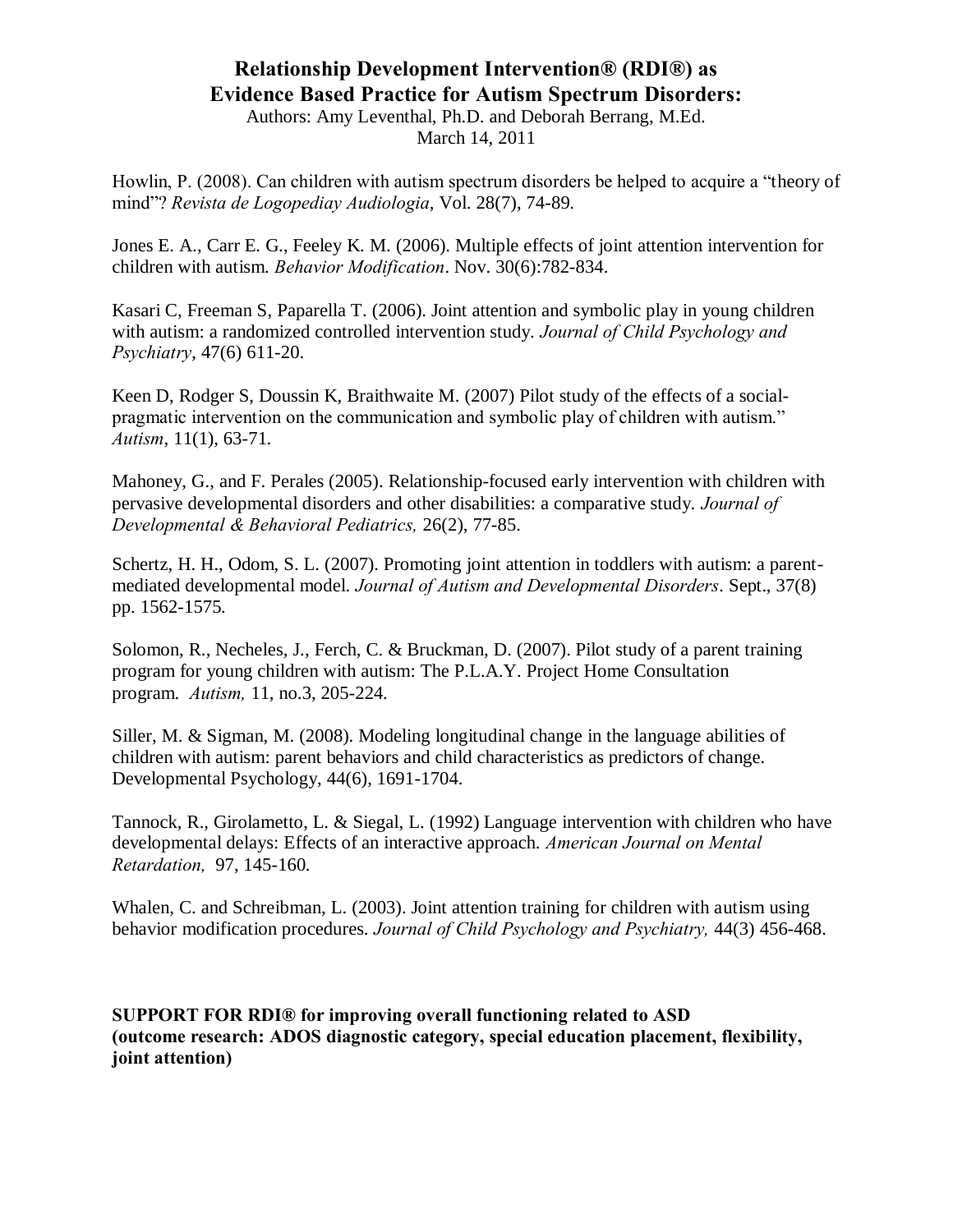Authors: Amy Leventhal, Ph.D. and Deborah Berrang, M.Ed.

March 14, 2011

Gutstein, S., (2005) Relationship Development Intervention: Developing a Treatment Program to Address the Unique Social and Emotional Deficits in Autism Spectrum Disorder. *Autism Spectrum Quarterly*, Winter, 8-12.

Gutstein, S., Burgess, A. & Montfort, K. (2007). Evaluation of the Relationship Development Intervention Program. *Autism*, 11, 397-411.

Hobson, J. A., Hobson, P., Gutstein, S., Ballarani, A., Bargiota, K. (2008) Caregiver-child relatedness in autism, what changes with intervention? Poster presented at the meeting of the International Meeting for Autism Research.

#### **SUPPORT FOR RDI® for systematically training parents with ongoing consultation and using the parent-child relationship as a natural context for child learning and growth**

Aldred, C., Green, J., and Adams, C. (2004). "A new social communication intervention for children with autism: pilot randomized controlled treatment study suggesting effectiveness." *Journal of Child Psychology & Psychiatry,* 45(8), 1420-30.

Drew, A., G. Baird, S. Baron-Cohen, A. Cox, V. Slonim, S. Wheelwright, J. Swettenham, B. Berry, and T. Charman. (2002). "A pilot randomized control trial of parent training intervention for pre-school children with autism." *European Child & Adolescent Psychiatry,* 11, 266-272.

[Jones E. A.](http://www.ncbi.nlm.nih.gov/sites/entrez?Db=pubmed&Cmd=Search&Term=%22Jones%20EA%22%5BAuthor%5D&itool=EntrezSystem2.PEntrez.Pubmed.Pubmed_ResultsPanel.Pubmed_DiscoveryPanel.Pubmed_RVAbstractPlus), [Carr E. G.](http://www.ncbi.nlm.nih.gov/sites/entrez?Db=pubmed&Cmd=Search&Term=%22Carr%20EG%22%5BAuthor%5D&itool=EntrezSystem2.PEntrez.Pubmed.Pubmed_ResultsPanel.Pubmed_DiscoveryPanel.Pubmed_RVAbstractPlus), [Feeley K. M.](http://www.ncbi.nlm.nih.gov/sites/entrez?Db=pubmed&Cmd=Search&Term=%22Feeley%20KM%22%5BAuthor%5D&itool=EntrezSystem2.PEntrez.Pubmed.Pubmed_ResultsPanel.Pubmed_DiscoveryPanel.Pubmed_RVAbstractPlus) (2006). Multiple effects of joint attention intervention for children with autism." *Behavior Modification*. Nov. 30(6):782-834.

Mahoney, G., and F. Perales (2005). Relationship-focused early intervention with children with pervasive developmental disorders and other disabilities: a comparative study." *Journal of Developmental & Behavioral Pediatrics,* 26(2), 77-85.

[McConachie H,](http://www.ncbi.nlm.nih.gov/sites/entrez?Db=pubmed&Cmd=Search&Term=%22McConachie%20H%22%5BAuthor%5D&itool=EntrezSystem2.PEntrez.Pubmed.Pubmed_ResultsPanel.Pubmed_DiscoveryPanel.Pubmed_RVAbstractPlus) [Diggle T.](http://www.ncbi.nlm.nih.gov/sites/entrez?Db=pubmed&Cmd=Search&Term=%22Diggle%20T%22%5BAuthor%5D&itool=EntrezSystem2.PEntrez.Pubmed.Pubmed_ResultsPanel.Pubmed_DiscoveryPanel.Pubmed_RVAbstractPlus) (2007), "Parent implemented early intervention for young children with autism spectrum disorder: a systematic review." *Journal of Evaluation in Clinical Practice.* Feb, 13(1), 120-9.

McConachie, H., Randle, V., Hammal, D., & Le Couteur, A. (2005). A controlled trial of a training course for parents of children with suspected autism spectrum disorder. *Journal of Pediatrics,* 147(3), 335-340.

[Schertz, H. H.](http://www.ncbi.nlm.nih.gov/sites/entrez?Db=pubmed&Cmd=Search&Term=%22Schertz%20HH%22%5BAuthor%5D&itool=EntrezSystem2.PEntrez.Pubmed.Pubmed_ResultsPanel.Pubmed_DiscoveryPanel.Pubmed_RVAbstractPlus), [Odom, S. L.](http://www.ncbi.nlm.nih.gov/sites/entrez?Db=pubmed&Cmd=Search&Term=%22Odom%20SL%22%5BAuthor%5D&itool=EntrezSystem2.PEntrez.Pubmed.Pubmed_ResultsPanel.Pubmed_DiscoveryPanel.Pubmed_RVAbstractPlus) (2007). Promoting joint attention in toddlers with autism: a parentmediated developmental model. *Journal of Autism and Developmental Disorders*. Sept. 37(8) pp. 1562-1575.

Solomon, R., Necheles, J., Ferch, C. & Bruckman, D. (2007). Pilot study of a parent training program for young children with autism: The P.L.A.Y. Project Home Consultation program." *Autism* 11, no. 3, 205-224.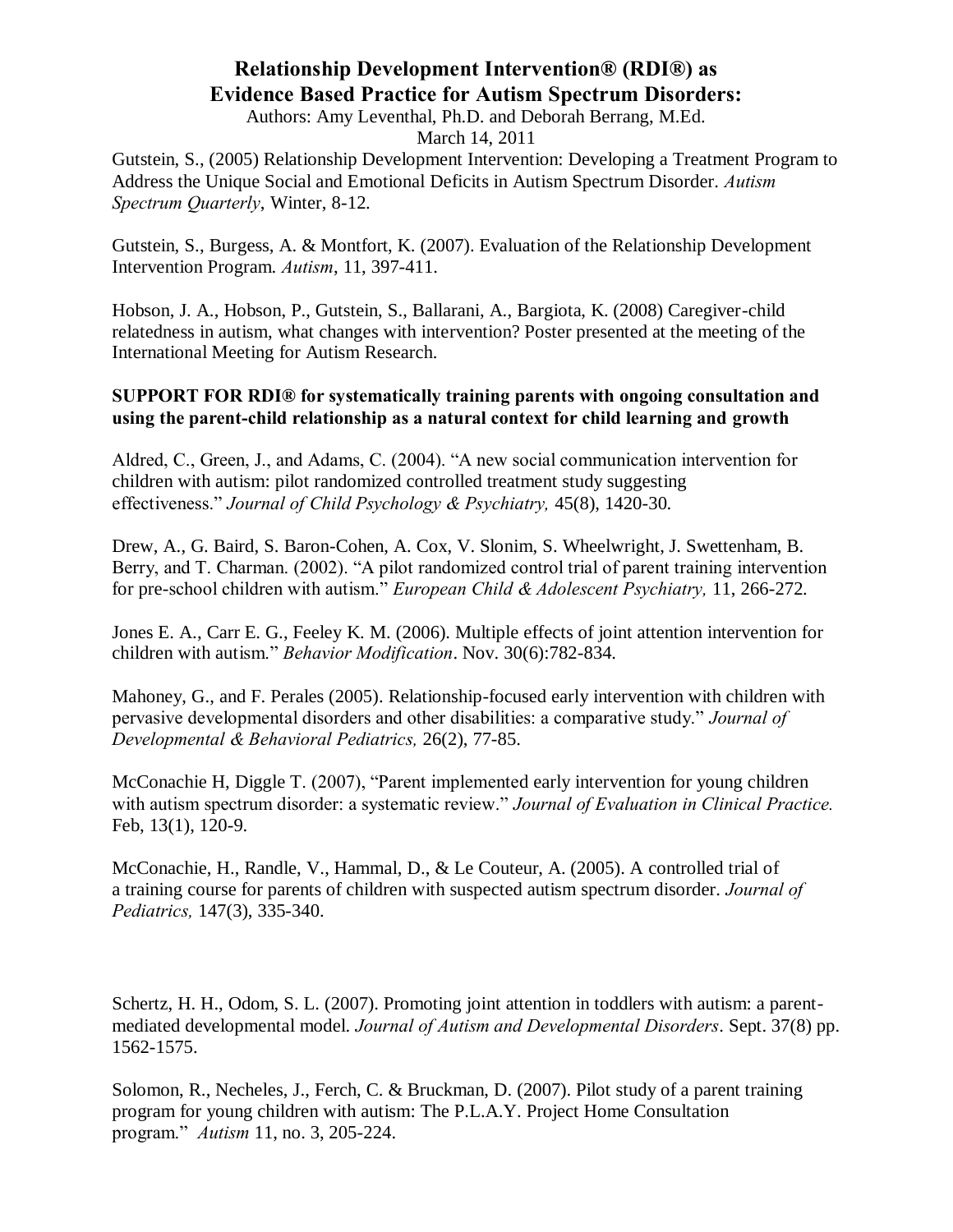Authors: Amy Leventhal, Ph.D. and Deborah Berrang, M.Ed. March 14, 2011

**SUPPORT FOR RDI® for intervening in the child and family's natural environment by incorporating intervention into daily routines that account for caregiver needs and child functioning.**

Aldred, C., Green, J., and Adams, C. (2004). A new social communication intervention for children with autism: pilot randomized controlled treatment study suggesting effectiveness. *Journal of Child Psychology & Psychiatry* 45(8), 1420-1430.

Prizant, B. (2009). Creating a culture of family-centered practice for the autism community", *Autism Spectrum Quarterly*, Summer, 30-33.

Prizant, B. (2008). Treatment Options and Parent Choice: An Individualized Approach to Intervention", *Autism Spectrum Quarterly*, Winter, 34-37.

The research evidence above is not an exhaustive list.

Contact the authors at: Amy Leventhal, Ph.D. Licensed Psychologist RDI® Program Certified Consultant 204 E. Capitol Drive, Suite 104 Milwaukee, WI 53211 [aleventh@ameritech.net](mailto:aleventh@ameritech.net) (414) 322-0182

Deborah Berrang, M.Ed. RDI® Program Certified Consultant 2995 S. Delaware Avenue Milwaukee, WI 53207 [dynamicconnections.rdi@gmail.com](mailto:dynamicconnections@gmail.com) (414) 510-7523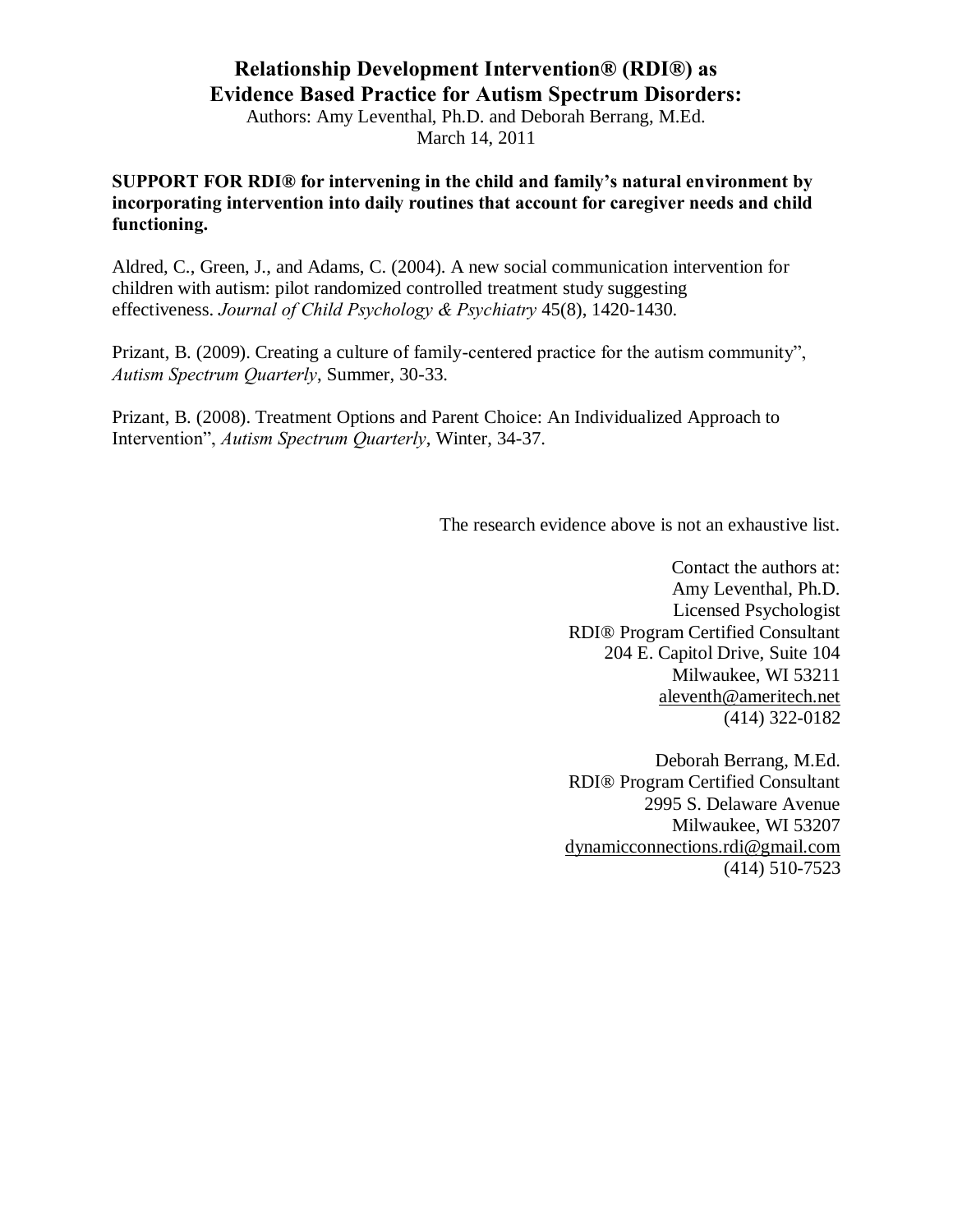Authors: Amy Leventhal, Ph.D. and Deborah Berrang, M.Ed. March 14, 2011

#### **Article Summaries and References**

Aldred, C., Green, J., and Adams, C. (2004). A new social communication intervention for children with autism: pilot randomized controlled treatment study suggesting effectiveness. *Journal of Child Psychology & Psychiatry,* 45(8), 1420-1430.

This randomized controlled trial (N=28) of 2-6y.o. compared existing care with 12 months of a parent training group. Participants were diagnosed as ASD using the ADOS. Results showed significant improvement among those receiving parent training as compared to those receiving routine care. Improvement occurred in the following variables: reciprocal social communication (as measured by ADOS), communicative initiation, parent-child interaction, and expressive language. Parent training focused on communication synchrony, which improved. Shared attention was not directly targeted in treatment and did not change.

APA Presidential Task Force on Evidence-Based Practice (2006). Evidence-based practice in psychology. *American Psychologist*, 61, 271-285.

Drew, A., G. Baird, S. Baron-Cohen, A. Cox, V. Slonim, S. Wheelwright, J. Swettenham, B. Berry, and T. Charman. (2002). "A pilot randomized control trial of parent training intervention for pre-school children with autism." *European Child & Adolescent Psychiatry,* 11, 266-272.

This randomized control trial  $(N=24)$ , mean age 23 months) of children diagnosed with Childhood Autism compared standard treatment services (home visits plus speech, occupational, and physio-therapy as appropriate) with parent consultation (consultation on behavior management, promoting compliance, training in the development of early precursors to social and communicative competence, and how to guide their child within joint action routines). Consultation focused on developing social-pragmatic skills, specifically the development of joint attention skills and joint action routines. All children met diagnostic criteria using the CHAT, ADI-R and a structured child-adult interaction assessment. Participants were randomly placed in one of the two groups. Initial baseline and 12 month follow-up measures include the MacArthur Communication Development Inventory, the Griffins Scale of Infant Development, and ADI-R and the Parent Stress Inventory. In this consultant-led model the parents acted as the everyday therapists. Consultants taught, modeled, monitored, and provided feedback. Results indicated that the children from the parent training group had a slightly higher score on language comprehension on the CDI. Significant differences were noted in words understood, gestures understood, and in a decrease in parent stress. More children from the parent training group moved from 'non-verbal' to using single words or phrases. No significant differences between the two groups was noted in number of words produced or gestures produced.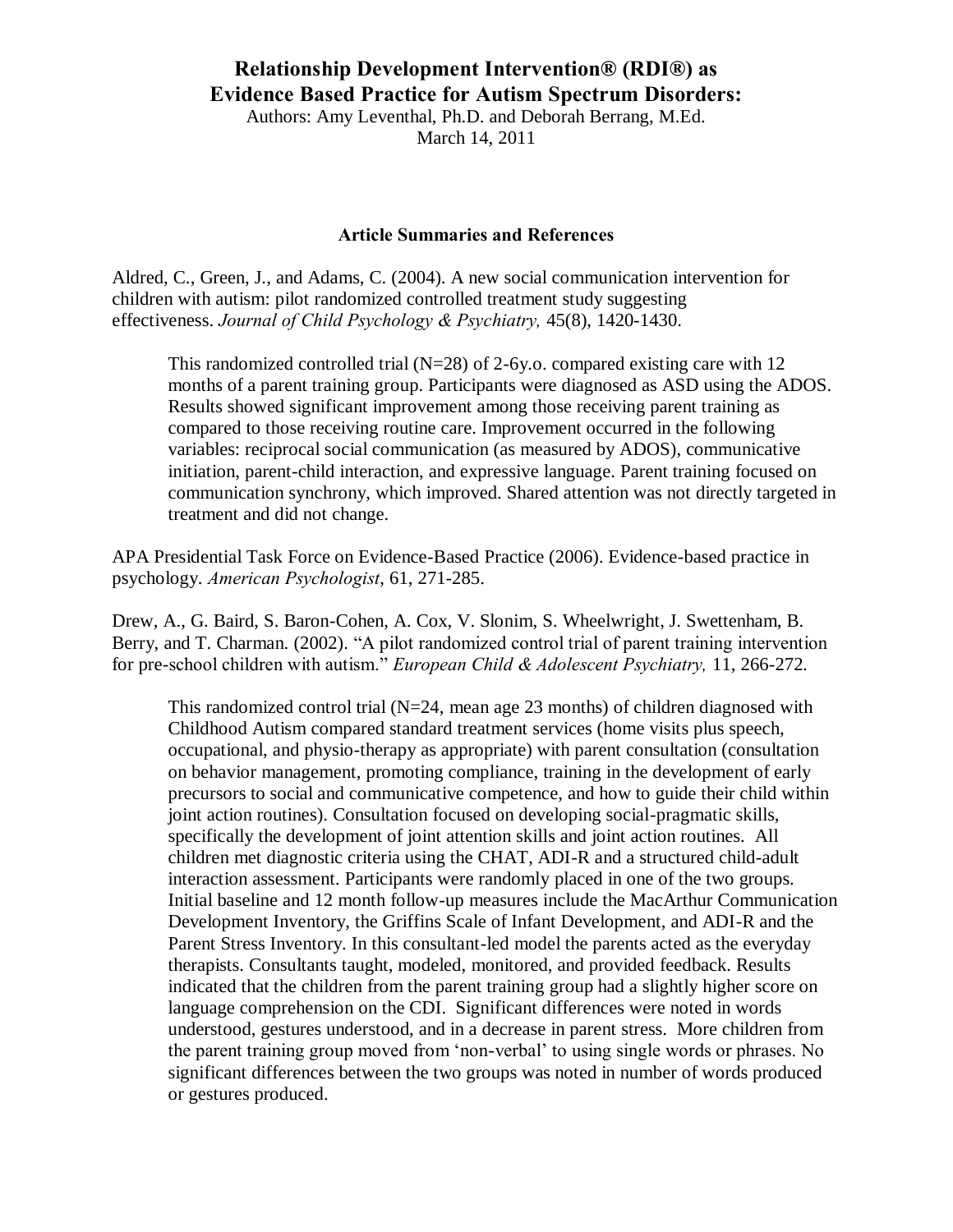Authors: Amy Leventhal, Ph.D. and Deborah Berrang, M.Ed.

March 14, 2011

Gutstein, S, (2005) Relationship Development Intervention: Developing a Treatment Program to Address the Unique Social and Emotional Deficits in Autism Spectrum Disorder. *Autism Spectrum Quarterly*, Winter, 8-12.

This preliminary study looked at RDI®'s effectiveness (N=31, ages 2-9 years, diagnosis of ASD) based on improvement on the ADOS and increased independent functioning in educational settings. 31 children between the ages of 2 and 9 were followed for 16 months. 17 of these children had participated in RDI®, 14 had participated in other treatments. 70% of the children participating in RDI® had improved in at least one diagnostic category on the ADOS. No child participating in other treatments improved on any diagnositc category on the ADOS. By the end of the 16 month period, the RDI® children had moved from 1 of 17 to 13 of 17 participating in regular education settings without significant support. In the non-RDI<sup>®</sup> group, 1 of 14 participated in regular education settings at the beginning of the study. After 16 months, no additional non-RDI® children had moved into this type of a setting. These preliminary findings support RDI® as an effective intervention for chidren on the Autism Spectrum.

Gutstein, S., Burgess, A. & Montfort, K. (2007). Evaluation of the Relationship Development Intervention Program. *Autism*, 11, 397-411.

This study examined changes in children participating in RDI $\omega$  (N=16) on the ADOS and ADI-R, a parent report measure of child's flexibility, and school placement. Study participants were compared prior to treatment and at a minimum of 30 months after treatment began. While all children met ADOS/ADI—R criteria for autism prior to treatment, no child met criteria at follow-up. Positive changes were demonstrated on measures of flexibility and educational placement.

Hobson, R.P. (2008) Interpersonally situated cognition. *International Journal of Philosophical Studies,* 16, 337-397.

Hobson, J. A., Hobson, P., Gutstein, S., Ballarani, A., Bargiota, K. (2008, April) Caregiver-child relatedness in autism, what changes with intervention? Poster presented at the meeting of the International Meeting for Autism Research.

In an ASD sample  $(N=30, 3-13, y.o.).$ , this paper demonstrated changes in personal relatedness, but not attachment characteristics, after receiving Relationship Development Intervention® (RDI®), a parent-implemented intervention for 9-38 months. Results reported in this conference poster showed significant changes in parent-child interactions in dyads' moment-to-moment *relatedness* e.g., time spent in connected states of attention, concluding that atypical *relatedness* may change with intervention.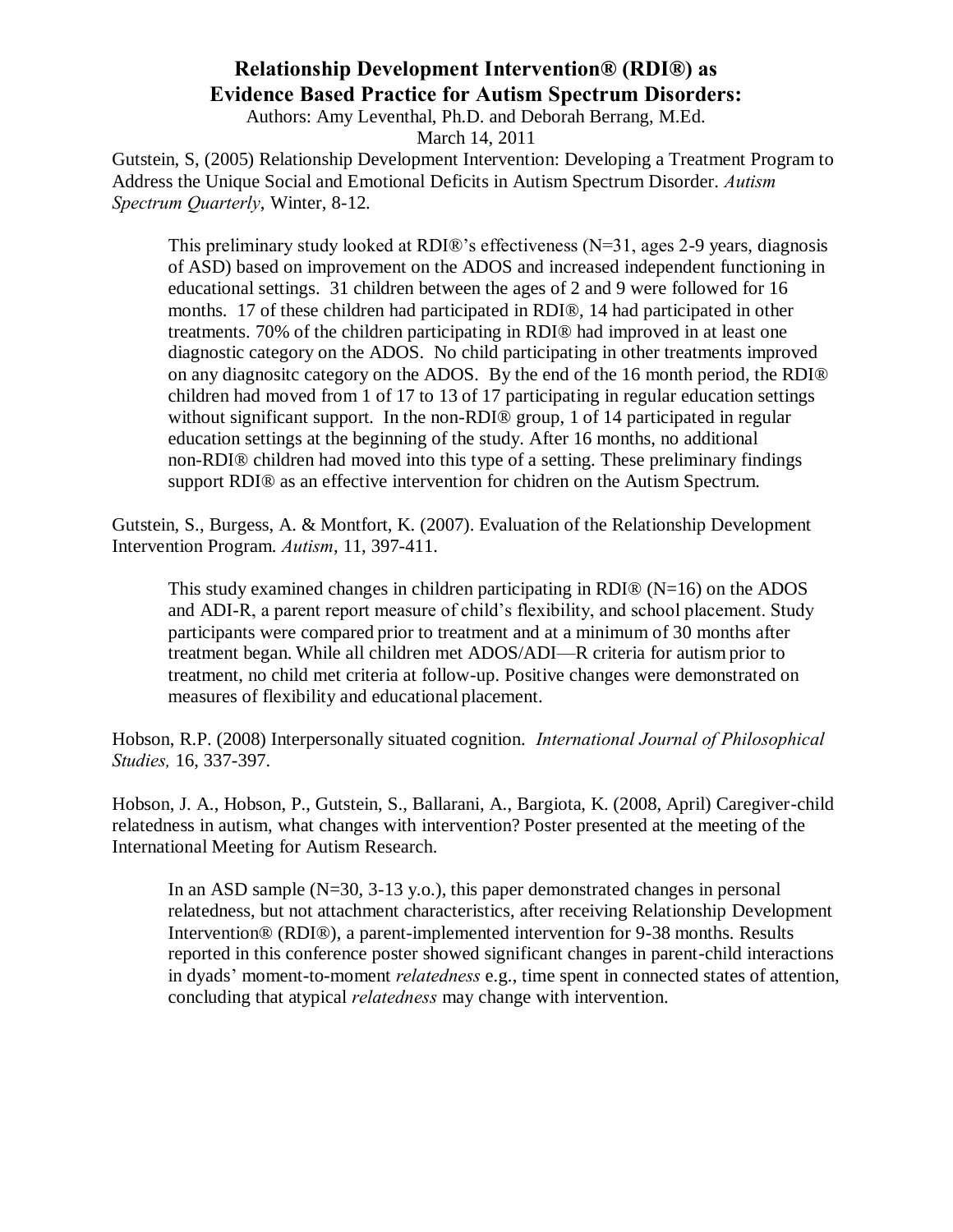Authors: Amy Leventhal, Ph.D. and Deborah Berrang, M.Ed.

March 14, 2011

Howlin, P. (2008). Can children with autism spectrum disorders be helped to acquire a "theory of mind"? *Revista de Logopediay Audiologia*, Vol 28(7) 74-89.

 This is a review to understand the theory of mind (ToM) deficits and remediation of such deficits for individuals with ASD. ToM involves a highly complex set of skills. It involves competence in understanding how others think, feel, and believe. It develops dramatically in the first 2-3 years of life (and continues thereafter) and is constantly developing in the context of relationships with others. Howlin summarizes the literature exploring the possible neurological substrates of ToM. Experimental studies generally indicate that specific teaching in areas related to ToM can produce positive results for participants with ASD. Among other limitations, effects have limited generalization to novel tasks or naturalistic settings. The author explains that complex ToM understanding emerges gradually from birth and is associated with many other aspects of cognitive, linguistic and social development. Howlin suggests that intervention needs to begin at a much earlier stage and encompass more of the child's daily life for more broad effect. The author points to evidence from a number of randomized controlled trials showing positive outcomes by targeting developmental precursors of ToM such as preverbal communication and joint social interaction. This review indicates support for developmental models targeting the foundations of ToM pervasively and intensively.

[Jones, E. A.,](http://www.ncbi.nlm.nih.gov/sites/entrez?Db=pubmed&Cmd=Search&Term=%22Jones%20EA%22%5BAuthor%5D&itool=EntrezSystem2.PEntrez.Pubmed.Pubmed_ResultsPanel.Pubmed_DiscoveryPanel.Pubmed_RVAbstractPlus) [Carr E. G.,](http://www.ncbi.nlm.nih.gov/sites/entrez?Db=pubmed&Cmd=Search&Term=%22Carr%20EG%22%5BAuthor%5D&itool=EntrezSystem2.PEntrez.Pubmed.Pubmed_ResultsPanel.Pubmed_DiscoveryPanel.Pubmed_RVAbstractPlus) [Feeley K. M.](http://www.ncbi.nlm.nih.gov/sites/entrez?Db=pubmed&Cmd=Search&Term=%22Feeley%20KM%22%5BAuthor%5D&itool=EntrezSystem2.PEntrez.Pubmed.Pubmed_ResultsPanel.Pubmed_DiscoveryPanel.Pubmed_RVAbstractPlus) (2006). Multiple effects of joint attention intervention for children with autism. *Behavior Modification*. Nov 30(6), 782-834.

This article summarizes 3 multiple baseline design studies ( $N= 2$  to 5, depending on study; 2-3 yr. old; diagnosed with ASD). In the second study the parents were taught how to teach their preschool-aged children joint attention skills. Results showed that participants acquired joint attention skills with parents, and they acquired them as or more quickly than those taught using discrete trial training or pivotal response training in a classroom setting. Participants also demonstrated a greater degree of maintenance and generalization than those in the classroom study. These results support parent training and natural environments as avenues for effectively improving joint attention in children with ASD.

[Kasari, C.,](http://www.ncbi.nlm.nih.gov/sites/entrez?Db=pubmed&Cmd=Search&Term=%22Kasari%20C%22%5BAuthor%5D&itool=EntrezSystem2.PEntrez.Pubmed.Pubmed_ResultsPanel.Pubmed_DiscoveryPanel.Pubmed_RVAbstractPlus) [Freeman, S.,](http://www.ncbi.nlm.nih.gov/sites/entrez?Db=pubmed&Cmd=Search&Term=%22Freeman%20S%22%5BAuthor%5D&itool=EntrezSystem2.PEntrez.Pubmed.Pubmed_ResultsPanel.Pubmed_DiscoveryPanel.Pubmed_RVAbstractPlus) [Paparella, T.](http://www.ncbi.nlm.nih.gov/sites/entrez?Db=pubmed&Cmd=Search&Term=%22Paparella%20T%22%5BAuthor%5D&itool=EntrezSystem2.PEntrez.Pubmed.Pubmed_ResultsPanel.Pubmed_DiscoveryPanel.Pubmed_RVAbstractPlus) (2006). Joint attention and symbolic play in young children with autism: a randomized controlled intervention study. *Journal of Child Psychology and Psychiatry*. 47(6) 611-20.

This randomized control trial  $(N=58, 3-4, y.o., Dx, ASD with ADI-R & ADOS) compared$ participants receiving a manualized intervention with one of three targets: (1) joint attention, (2) symbolic play, (3) control group. Intervention was delivered by trained experimenters within the context of an early intervention program. Participants received 30 minutes of intervention per day for 5-6 weeks. The approach combined applied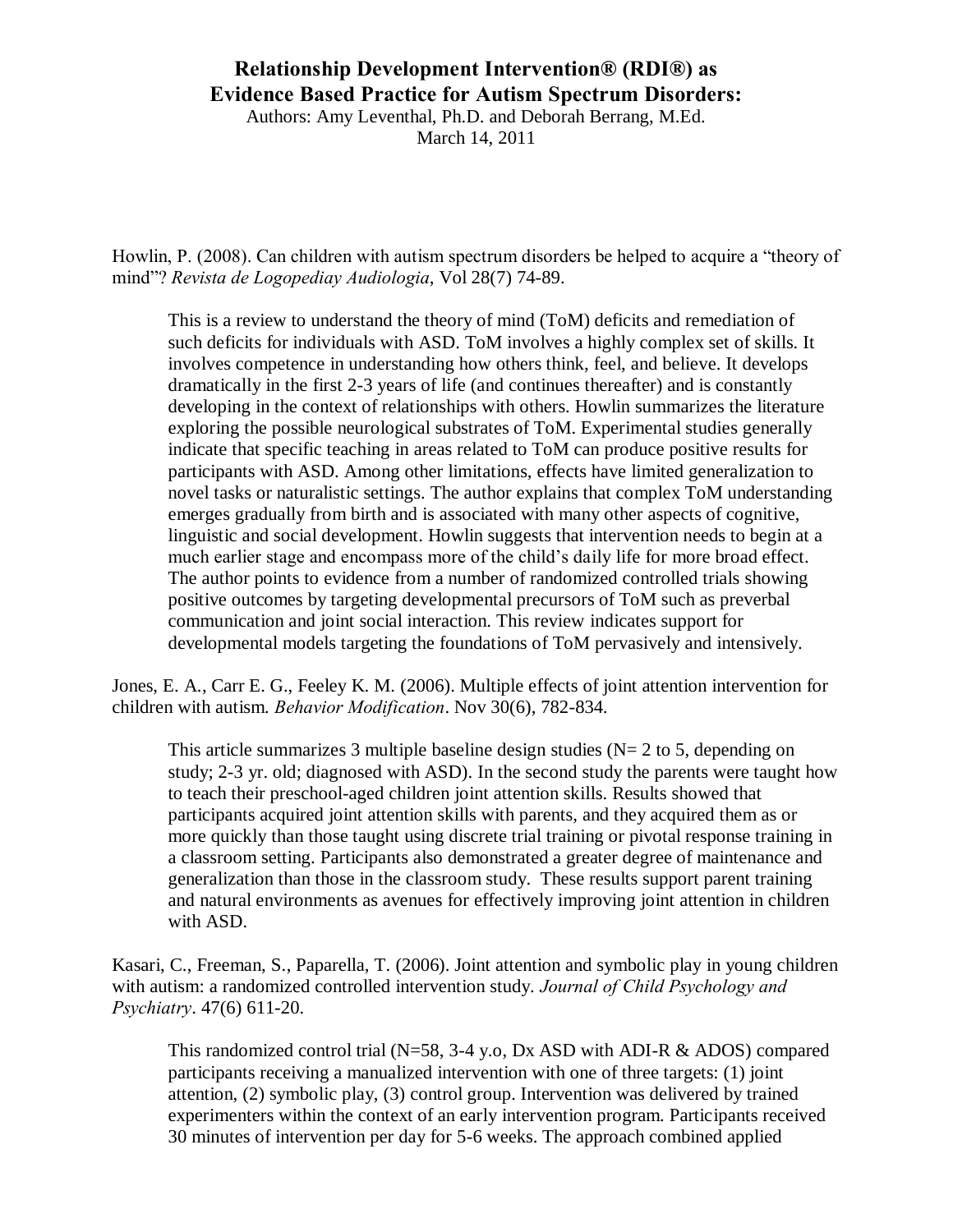Authors: Amy Leventhal, Ph.D. and Deborah Berrang, M.Ed.

March 14, 2011

behavior analysis strategies with developmental, relationship-based strategies to target joint attention skills or symbolic play skills, or no intervention beyond regular

participation in the early intervention classroom. The targeted joint attention skills worked on by participants were individualized and based on a sequence of skills aimed to follow a developmental progression and on the participants assessment results.

[Keen, D.](http://www.ncbi.nlm.nih.gov/sites/entrez?Db=pubmed&Cmd=Search&Term=%22Keen%20D%22%5BAuthor%5D&itool=EntrezSystem2.PEntrez.Pubmed.Pubmed_ResultsPanel.Pubmed_DiscoveryPanel.Pubmed_RVAbstractPlus), [Rodger, S.](http://www.ncbi.nlm.nih.gov/sites/entrez?Db=pubmed&Cmd=Search&Term=%22Rodger%20S%22%5BAuthor%5D&itool=EntrezSystem2.PEntrez.Pubmed.Pubmed_ResultsPanel.Pubmed_DiscoveryPanel.Pubmed_RVAbstractPlus), [Doussin, K.](http://www.ncbi.nlm.nih.gov/sites/entrez?Db=pubmed&Cmd=Search&Term=%22Doussin%20K%22%5BAuthor%5D&itool=EntrezSystem2.PEntrez.Pubmed.Pubmed_ResultsPanel.Pubmed_DiscoveryPanel.Pubmed_RVAbstractPlus), [Braithwaite, M.](http://www.ncbi.nlm.nih.gov/sites/entrez?Db=pubmed&Cmd=Search&Term=%22Braithwaite%20M%22%5BAuthor%5D&itool=EntrezSystem2.PEntrez.Pubmed.Pubmed_ResultsPanel.Pubmed_DiscoveryPanel.Pubmed_RVAbstractPlus) (2007) Pilot study of the effects of a socialpragmatic intervention on the communication and symbolic play of children with autism." *Autism*, 11(1), 63-71.

This pilot study  $(N=16, 24-48 \text{ mo}, dx$  ASD) used a pre-post test, quasi-experimental design to investigate the effects of a parent training program (Stronger Families Project) focused on a social-pragmatic intervention which emphasized child initiation, motivation, and spontaneity within naturally occurring events and activities. It found significant changes in communication and symbolic behavior based on caregiver scores, [Parenting Stress Index (PSI), Parenting Sense of Competence (PSOC), Communication and Symbolic Behaviour Scales Developmental Profile (CSBS-DP), and Scales of Independent Behaviour Revised (SIB-R)] with the social component approaching significance. Independent observers did not note the same changes. Authors attribute this to possible caregiver bias, or to the ability of parents (caregivers) to note subtle changes in their child's behavior, especially as they observe over much greater time periods and contextual situations than the independent observers, who rated only a 30 minute period, were able to do. The study supports the effectiveness of parent training programs in addressing delays in child initiation, motivation and spontaneity within naturally occurring settings.

Mahoney, G., and F. Perales (2005). Relationship-focused early intervention with children with pervasive developmental disorders and other disabilities: a comparative study. *Journal of Developmental & Behavioral Pediatrics,* 26(2), 77-85.

This group comparison study (N=50, 12-54mo. old) looked at intervention effects for ASD and DD (developmental disabilities) groups. Both groups received a parent consultation intervention teaching parents responsiveness strategies (using a manualized curriculum) to strengthen attention, persistence, interest, initiation, cooperation, joint attention and affect (called "pivotal developmental behaviors") and to improve developmental outcomes. This study showed greater improvements in the ASD group for parent responsiveness, child communication and social emotional outcomes such as,

detached (as measured by the TABS), under-reactivity (TABS), self regulation (ITSEA & TABS) and improvements in social competence (ITSEA). This study supports the use of developmental parent consultation models for children dx with ASD for improving communication and social emotional outcomes.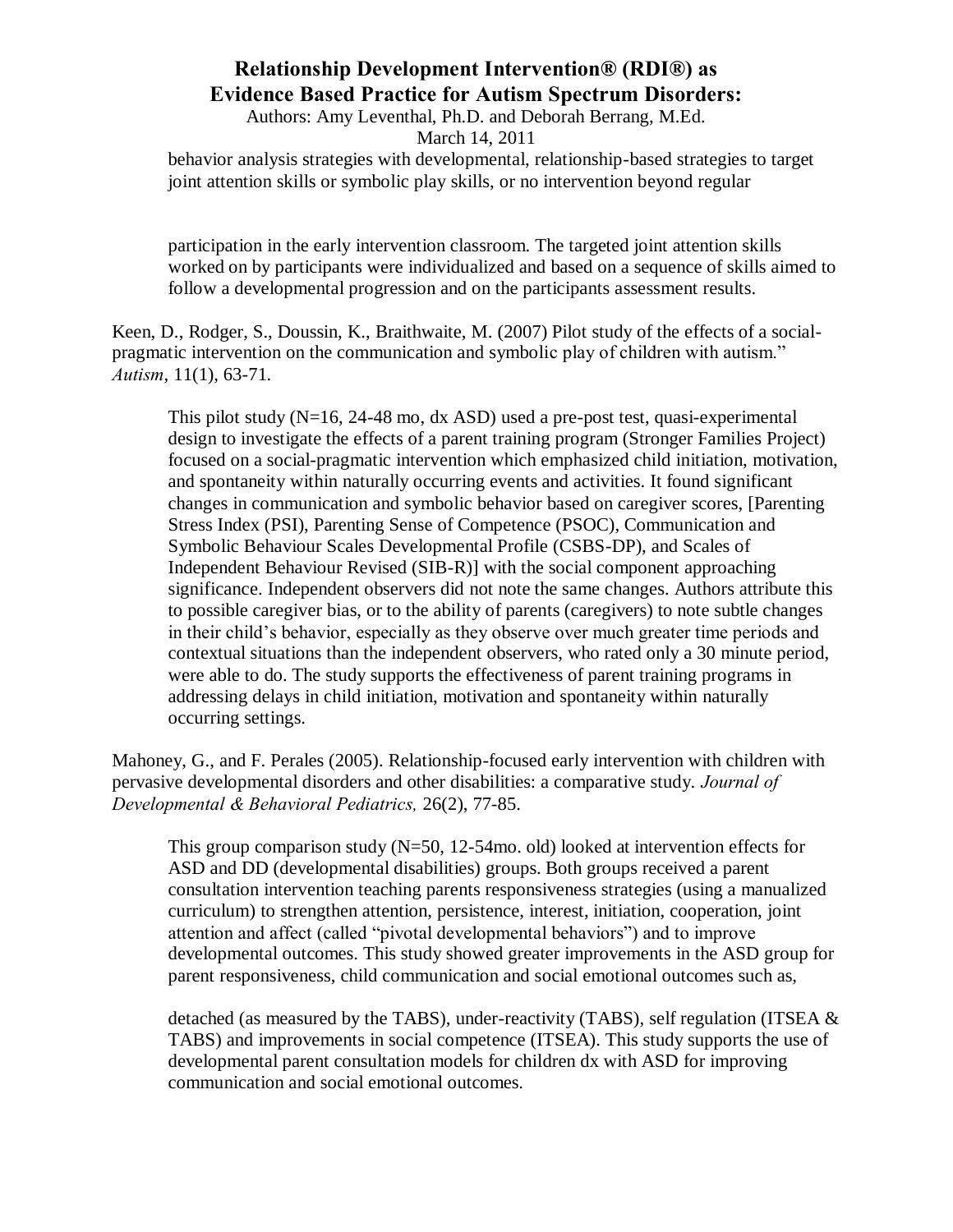Authors: Amy Leventhal, Ph.D. and Deborah Berrang, M.Ed.

March 14, 2011

[McConachie, H,](http://www.ncbi.nlm.nih.gov/sites/entrez?Db=pubmed&Cmd=Search&Term=%22McConachie%20H%22%5BAuthor%5D&itool=EntrezSystem2.PEntrez.Pubmed.Pubmed_ResultsPanel.Pubmed_DiscoveryPanel.Pubmed_RVAbstractPlus) [Diggle, T.](http://www.ncbi.nlm.nih.gov/sites/entrez?Db=pubmed&Cmd=Search&Term=%22Diggle%20T%22%5BAuthor%5D&itool=EntrezSystem2.PEntrez.Pubmed.Pubmed_ResultsPanel.Pubmed_DiscoveryPanel.Pubmed_RVAbstractPlus) (2007). "Parent implemented early intervention for young children with autism spectrum disorder: a systematic review." *Journal of Evaluation in Clinical Practice*. Feb, 13(1), 120-129.

This research review looks at the effectiveness of parent implemented intervention for children age 1 yr. to 6 yrs 11 mo. with a dx on the autism spectrum. The review included 12 studies that met the inclusion criteria. Both randomized and controlled studies suggest that parent training leads to improved child communicative behavior, increased maternal knoweldge of autism, enhanced maternal communication style and parent child interaction, and reduced maternal depression. The results of this review support the use of parent training as a model for intervention with young children affected by ASD. This research review suggests that parent training leads to increased parental skills - allowing for continual opportunity for child learning in a variety of situations. This in turn leads to improved maternal commuication style, enhanced parent child interaction, and reduced parent and child stress.

McConachie, H., Randle, V., Hammal, D., & Le Couteur, A. (2005). A controlled trial of a training course for parents of children with suspected autism spectrum disorder. *Journal of Pediatrics,* 147, (3), 335-340.

This controlled trial  $(N=51)$  of children aged 24 to 48 months compared the effects of a parent training course between two groups; one who received immediate intervention and a second that had delayed access to the training course. At recruitment children were identified with a lanuage delay and exhibitied characteristics of autism. The course ran for 7 months and consisted of weekly group training sessions, 3 home visits, with parent follow-through at home. Targeted areas included parent skills in facilitating communication, parent stress level, parent adaptation to the child, child's vocabulary size, child's behavior, and child's social communication skills. There were no significant group differences for social communication or child behavior problems (Autism Diagnostic Observation Schedule and Behavior Screening Questionnaire). There were no significant differences in parental stress or adaptation (Questionnaire on Resources and Stress, and Parent Feelings Questionnaire). Results show a significant difference between groups in terms of children's vocabulary size (MacArthur Communicative Development Inventory) and a significant advantage for the intervention group in parents' use of facilitative strategies (The Joy and Fun Assessment). The training course was wellreceived by parents and had a measurable effect on both parents' and children's communication skills.

Muratori, F., and Maestro, S. (2007). Autism as a downstream effect of primary difficulties in intersubjectivity interacting with abnormal development of brain connectivity. *International Journal for Dialogical Science,* 2, 93-118.

National Research Council. (2001). Educating children with autism. Washington, DC: National Academy Press.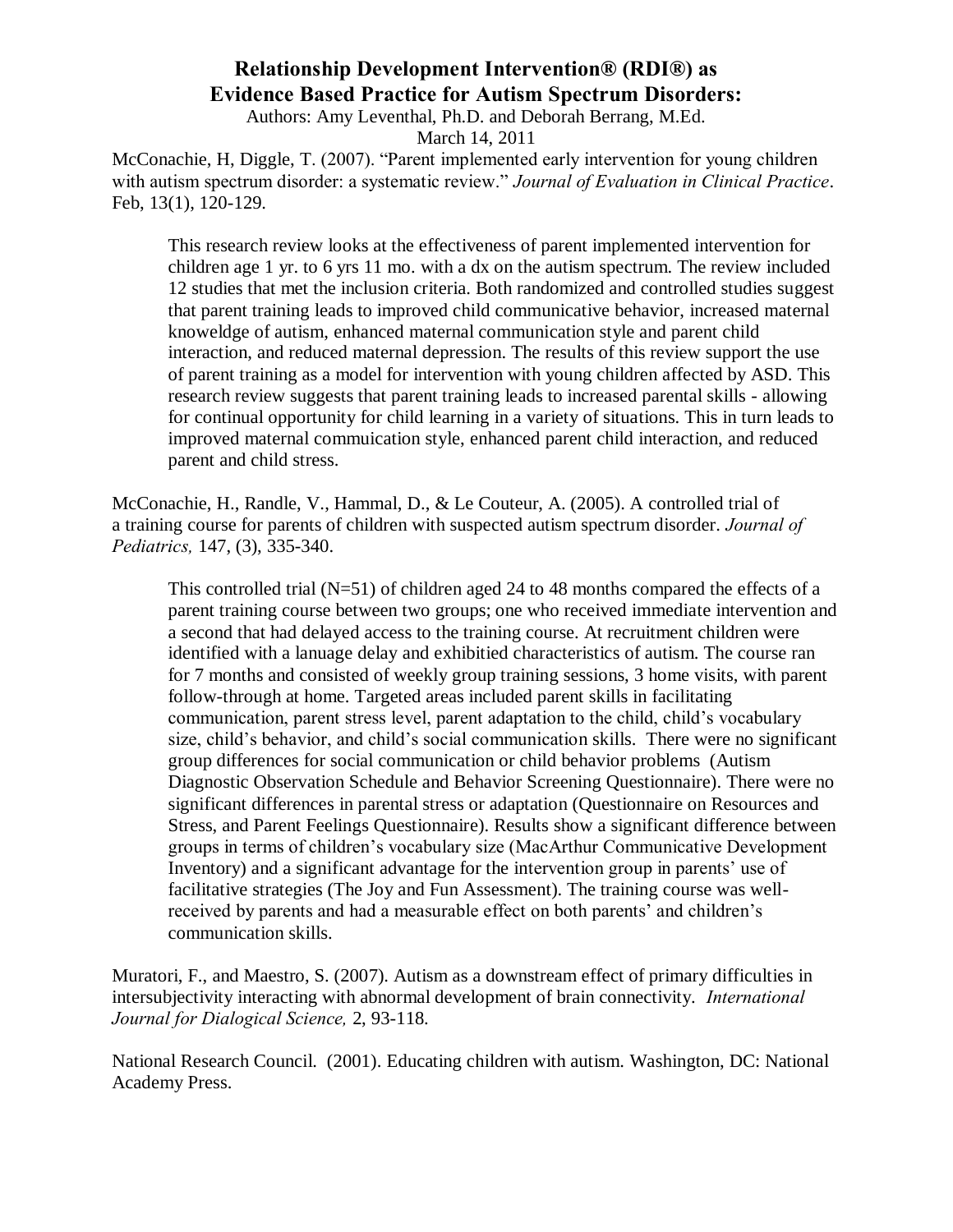Authors: Amy Leventhal, Ph.D. and Deborah Berrang, M.Ed.

March 14, 2011

Prizant, B. (2008). Treatment Options and Parent Choice: An Individualized Approach to Intervention", *Autism Spectrum Quarterly*, Winter, 34-37.

These two articles are part of a series examining issues related to treatment options and parent choice in the field of ASD. The concept of family-centered philosophy and practice is explored, and current practices in educational and treatment approaches for children with ASD are critically reviewed from that perspective. Author reports that family centered practice is considered the "gold standard" of practice for children with developmental disabilites (including autism) and their families. Yet many of the current, predominate practices in the field of autism are inconsistent with, and often actually violate, these principles. One factor that leads to better outcomes for children with Autism Spectrum Disorders is family involvement and collaboration in their child's educational programming. The author describes how parents need to be empowered with the knowledge and skills necessary to make the best choice for their child and the family unit as a whole. This article supports the key practices embedded in Relationship Development Intervention® of collaboration between parents and professionals in decision making. Namely, within RDI®, parents are respected as experts regarding their child, and the professionals consider each family's unique strengths and needs within the dynamic family system.

Prizant, B. (2009). Creating a culture of family-centered practice for the autism community, *Autism Spectrum Quarterly*, Summer, 30-33.

Rogers, S.J., Vismara, L.A. (2008). Evidence-Based comprehensive treatments for early autism. *Journal of Clinical Child and Adolescent Psychol*ogy, 37, 8–38.

[Schertz, H. H.](http://www.ncbi.nlm.nih.gov/sites/entrez?Db=pubmed&Cmd=Search&Term=%22Schertz%20HH%22%5BAuthor%5D&itool=EntrezSystem2.PEntrez.Pubmed.Pubmed_ResultsPanel.Pubmed_DiscoveryPanel.Pubmed_RVAbstractPlus), [Odom, S. L.](http://www.ncbi.nlm.nih.gov/sites/entrez?Db=pubmed&Cmd=Search&Term=%22Odom%20SL%22%5BAuthor%5D&itool=EntrezSystem2.PEntrez.Pubmed.Pubmed_ResultsPanel.Pubmed_DiscoveryPanel.Pubmed_RVAbstractPlus) (2007). Promoting joint attention in toddlers with autism: a parentmediated developmental model. *Journal of Autism and Developmental Disorders*. Sept. 37(8) pp. 1562-1575.

This multiple baseline design compared child performance  $(N=3, \langle 36 \rangle$  mo, dx autism) across four phases of intervention. Results (M-CHAT, PDD-ST-II, ISCQ) indicate that in response to a parent mediated, developmentally oriented, and interaction based intervention model, two of three todllers with early identified autism demonstrated joint attention. A third demonstrated progress with precursors to joint attention. Recommendations that services for young children with autism be intensive should be examined in light of current findings that joint attention can be effectively promoted using one time weekly intervention that supports developmentally grounded parent-child interaction in natural settings. It is also significant to note that after participating in this study, all parents indicated improved confidence in their own ability to support child interaction; increased parent resilience; increased sense of competence; and increased self-efficacy. This study supports the use of family-centered and family-guided practices for young children with disabilities.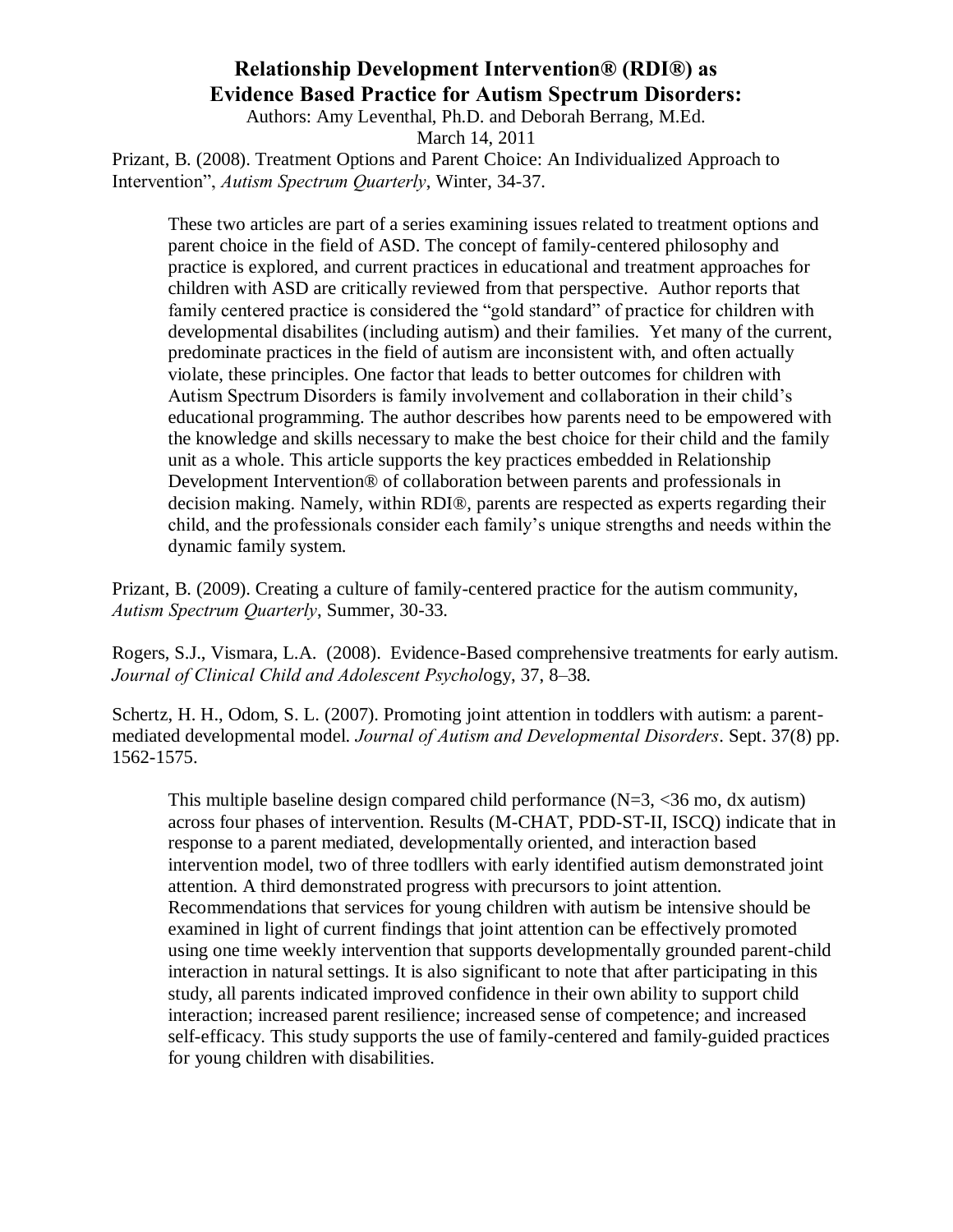Authors: Amy Leventhal, Ph.D. and Deborah Berrang, M.Ed.

March 14, 2011

Siller, M. & Sigman, M. (2008). Modeling longitudinal change in the language abilities of children with autism: parent behaviors and child characteristics as predictors of change. *Developmental Psychology*, 44(6), 1691-1704.

In a sample (N=28, 31-64 mo) of children with ASD (using ADOS, ADIR) this longitudinal study examines the contributions of child and mother related to joint attention and reciprocal interaction that contribute over time to language development. Global developmental delay (e.g. IQ) was not predictive of language growth in this sample. Children's responsiveness to joint attention and their mother's synchrony in interactions each contributed uniquely to children's language growth. These findings indirectly support the use of parent training and a focus on both child and parent objectives related to joint attention and social reciprocity for positive language outcomes for children with ASD.

Solomon, R., Necheles, J., Ferch, C. & Bruckman, D. (2007). Pilot study of a parent training program for young children with autism: The P.L.A.Y. Project Home Consultation program. *Autism* 11, no.3, 205-224.

This study (N=68, 18-72mo, dx ASD) examines a developmental, relationship-based parent consultation model using modeling, coaching, and video feedback to increase child's participation in reciprocal interaction and social communication. After 8-12 months of intervention, 66% of sample demonstrated good or better progress, as measured by change in developmental level on FEAS. Study supports relationship-based parent consultation approach for ASD sample targeting social reciprocity and communication and use of video review for teaching parents.

[Tannock, R.](http://gateway.ut.ovid.com/gw1/ovidweb.cgi?S=IDNJHKKOCHALJK00D&Search+Link=%22Tannock%2c+Rosemary%22.au.), Girolametto, L. & [Siegal, L.](http://gateway.ut.ovid.com/gw1/ovidweb.cgi?S=IDNJHKKOCHALJK00D&Search+Link=%22Siegel%2c+Linda+S%22.au.) (1992) Language intervention with children who have developmental delays: Effects of an interactive approach." *American Journal on Mental Retardation,* 97, 145-160.

This randomized control group study compared treatment and delayed treatment groups of developmentally delayed (DD) children (N=32, 20-40 mo) in a 12 week parent training program involving 9 group meetings and 3 individual meetings (with parent). The

individual meetings used parent-child video review. The intervention (Hanen) focused on promoting parenting behaviors encouraging reciprocal communication, experience sharing communication and child responsiveness. There were no differences across groups in global communicative and linguistic abilities in this short intervention. Outcomes did show change in parent responsiveness and child vocal turn taking. These findings support use of parent training models to increase parent responsiveness and child communicative reciprocity.

Twachtman-Cullen, D. (2009). The cutting edge: From research to practice. Evidence basedpractice: Melding art with science. *Autism Spectrum Quarterly,* Summer, 47-56.